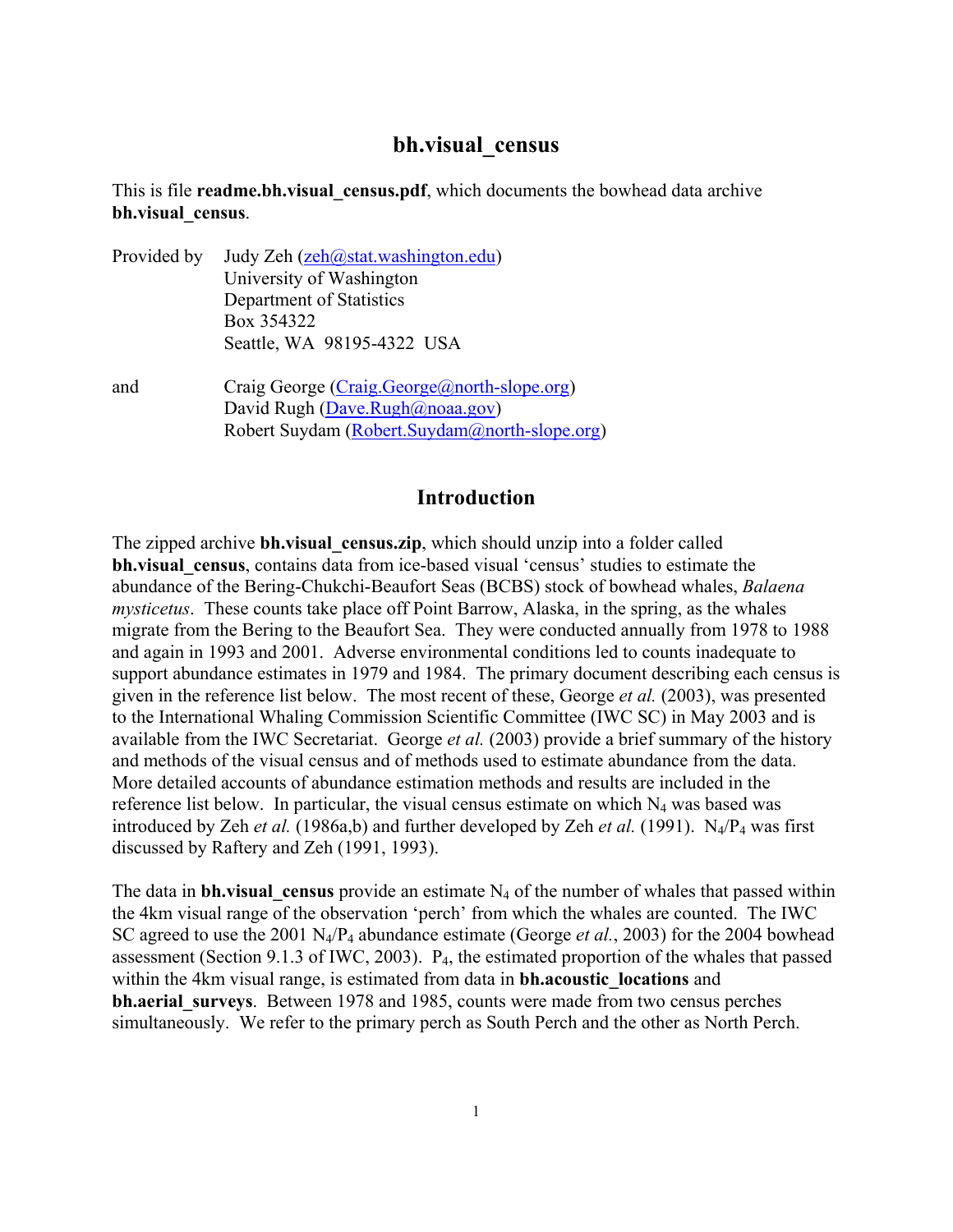The field data from the censuses are contained in the formatted text files **sYYxy.new.txt** and **nYYxy.new.txt** in **bh.visual** census. YY gives the last two digits of the census year, 78-83 and 85 for both South Perch (**s**) files and North Perch (**n**) files, and 86-88, 93, and 01 for South Perch only. The file **format.new.txt** in **bh.visual\_census** briefly describes the format of these files, and **details.new.pdf** provides a more detailed description. Although it did not produce an abundance estimate, 1979 is included because it did provide data for estimating detection probabilities. Data required for computing the positions of whales and the distance offshore from the perch at which they were seen are included in files **perches.txt**, **theodolites.txt**, and **systems.txt** in **bh.visual** census; they are described below. Finally, we include the most important computer programs used in computing  $N<sub>4</sub>$ , with sample input files, in the archive and describe them below.

#### **List of files**

The **bh.visual** census archive includes 31 files in addition to this one. They are as follows:

| Date and Time Created |        | Length |            | (bytes) File Name |
|-----------------------|--------|--------|------------|-------------------|
| or Modified           |        |        |            |                   |
| 01/03/2004            | 08:07p |        | 153,869    | details.new.pdf   |
| 01/01/2004            | 04:58p |        | 398        | files.78.txt      |
| 01/01/2004            | 09:42p |        | 13,737     | fixxy.f           |
| 12/29/2003            | 09:09a |        | 4,869      | format.new.txt    |
| 01/01/2004            | 09:10p |        | 313,650    | n78xy.new.txt     |
| 01/01/2004            | 09:11p |        | 87,063     | n79xy.new.txt     |
| 01/01/2004            | 09:11p |        | 22,908     | n80xy.new.txt     |
| 01/01/2004            | 09:11p |        | 93,690     | n81xy.new.txt     |
| 01/01/2004            | 09:11p |        | 344,388    | n82xy.new.txt     |
| 01/01/2004            | 09:11p |        | 155,307    | n83xy.new.txt     |
| 01/01/2004            | 09:11p |        | 135,849    | n85xy.new.txt     |
| 01/01/2004            | 04:54p |        | 1,341      | perches.txt       |
| 01/01/2004            | 04:59p |        | 204        | qdata.half.txt    |
| 01/01/2004            | 04:54p |        | 23,779     | rawn.f            |
| 01/01/2004            | 04:55p |        | 92         | rawn78.txt        |
| 01/02/2004            | 03:38p |        | 13,437     | rawq.f            |
| 01/02/2004            | 03:38p |        | 51         | rawq78.txt        |
| 01/01/2004            | 09:12p |        | 1,257,363  | s01xy.new.txt     |
| 01/01/2004            | 09:11p |        | 471,006    | s78xy.new.txt     |
| 01/01/2004            | 09:11p |        | 170,112    | s79xy.new.txt     |
| 01/01/2004            | 09:11p |        | 390,213    | s80xy.new.txt     |
| 01/01/2004            | 09:11p |        | 458,880    | s81xy.new.txt     |
| 01/02/2004            | 09:12a |        | 599,175    | s82xy.new.txt     |
| 01/01/2004            | 09:11p |        | 501,744    | s83xy.new.txt     |
| 01/01/2004            | 09:11p |        | 577,884    | s85xy.new.txt     |
| 01/01/2004            | 09:11p |        | 895,416    | s86xy.new.txt     |
| 01/01/2004            | 09:11p |        | 992,847    | s87xy.new.txt     |
| 01/01/2004            | 09:11p |        | 1,086,612  | s88xy.new.txt     |
| 01/01/2004            | 09:12p |        | 1,452,084  | s93xy.new.txt     |
| 01/05/2004            | 02:16p |        | 6,231      | systems.txt       |
| 01/01/2004            | 04:54p |        | 499        | theodolites.txt   |
|                       |        | Total  | 10,224,698 | bytes             |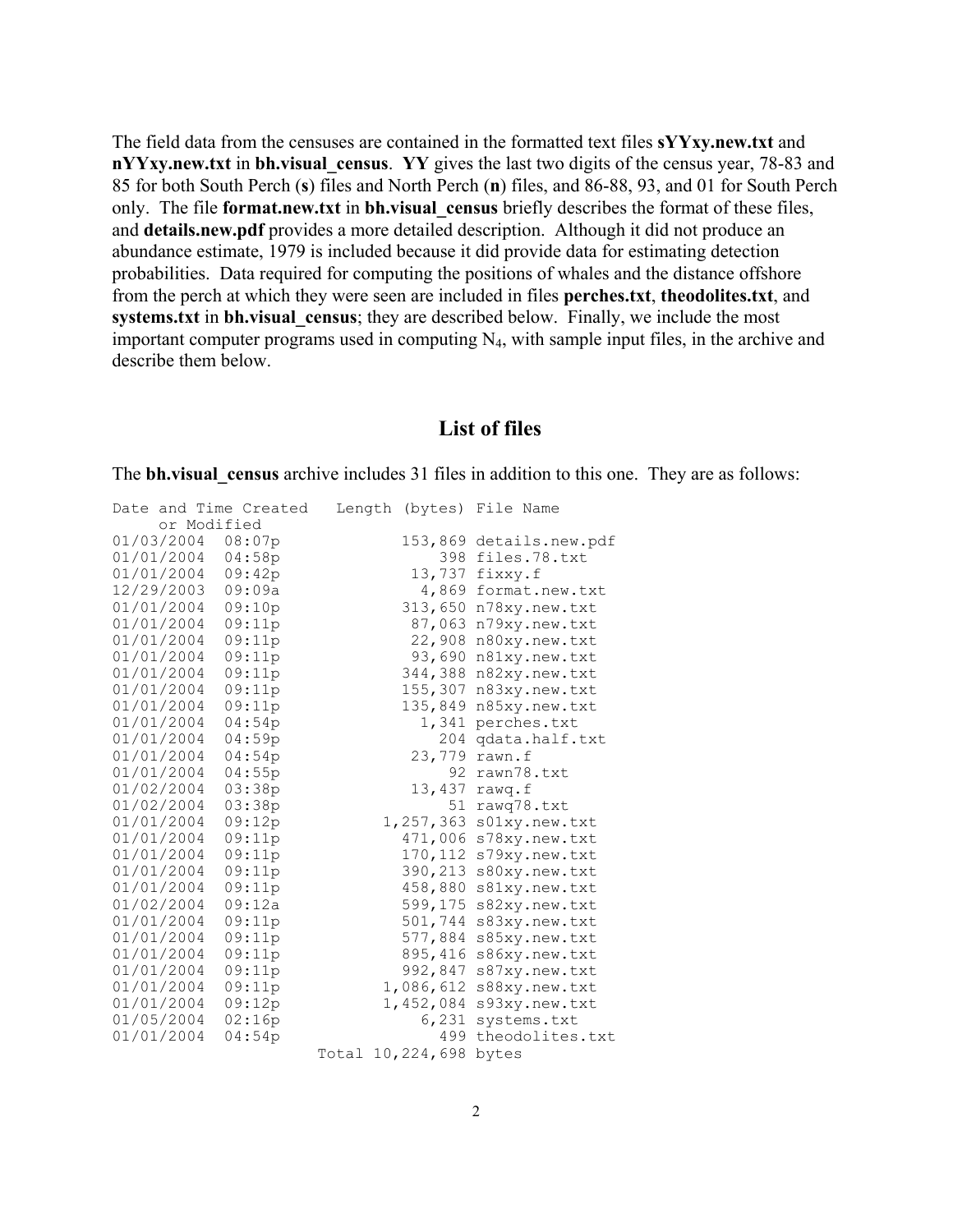# **Description of files**

With the exception of **details.new.pdf** and **readme.bh.visual** census.pdf, all the files in **bh.visual census** are Unix text files that can be opened with WordPad. As noted above, the files **sYYxy.new.txt** and **nYYxy.new.txt** are formatted files described in **format.new.txt** and in more detail in **details.new.pdf**. These files and the file **theodolites.txt** do not have headers; **theodolites.txt**, a file containing information about theodolites used to measure distances and bearings to sightings, is also described in **details.new.pdf**. Files **sYYxy.new.txt** and **nYYxy.new.txt** are produced by the Fortran program **fixxy.f**, which copies the raw data in the corresponding input files, fills in blank fields from previous records as appropriate, and uses the raw data to calculate the x- and y-coordinates, number of observers, direction, and speed that appear in columns 84-101, 112-113, and 119-140. If the input file lacks line numbers in columns 114-118, these are also computed by **fixxy.f**. We provide the files produced by this program rather than the raw data files so that all will have the same format and will contain the data used in estimating abundance.

We next describe the other files in **bh.visual** census used by fixxy.f. The file files.78.txt is the sample input file for this program described in comment records at the beginning of **fixxy.f**. It tells **fixxy.f** the census year and the names of files to be used by the program. We do not include the raw data input file **S78data.dat** in **bh.visual\_census**, but you can run the program following the instructions in the comments after copying **s78xy.new.txt** into a file named **S78data.dat**. The other input files used by **fixxy.f** are **theodolites.txt**, **perches.txt**, and **systems.txt**. We have already described **theodolites.txt**.

The file **perches.txt** is a tab-delimited text file with a header and 46 data records. The fields in the data records are *Year*, *PID*, *PerchName*, *PerchX*, and *PerchY*. *Year* is the 4-digit year. *PID* is the perch ID number. *PerchName* is the name of the perch. *PerchX* is meters east of Point Barrow of the perch, so perches west of Point Barrow have negative values of *PerchX*. *PerchY* is meters north of Point Barrow, so perches south of Point Barrow have negative values of *PerchY*.

The file **systems.txt** is a tab-delimited text file with a header and 173 data records. The fields in the data records are *PID*, *StartDay*, *hhmmss*, *DistNS*, *Bear*, *MagN*, and *DistEdgeS*. *PID* is the perch ID number of South Perch. *StartDay* is an 8-digit integer giving the start date of this record, with year in the first 4 digits, month in the next 2, and day in the last 2; *hhmmss* is a 6-digit integer giving the start time on that date, with *hh* the hour, *mm* the minute, and *ss* the second. *DistNS* is the distance (meters) between North Perch and South Perch during the period covered by this record, 0 if there was no North Perch during the period. *Bear* is the magnetic bearing (degrees) from South to North Perch, or from the southernmost to the northernmost hydrophone if a hydrophone array was in operation. *MagN* is the magnetic deviation in degrees. Thus the sum of *Bear* and *MagN* provides an estimate of the true bearing of the nearshore lead edge in degrees measured clockwise from true north. **DistEdgeS** is the distance in meters from South Perch to the nearshore lead edge; 0 values are used when the perch was right on the lead edge or when its distance from the lead edge is unknown.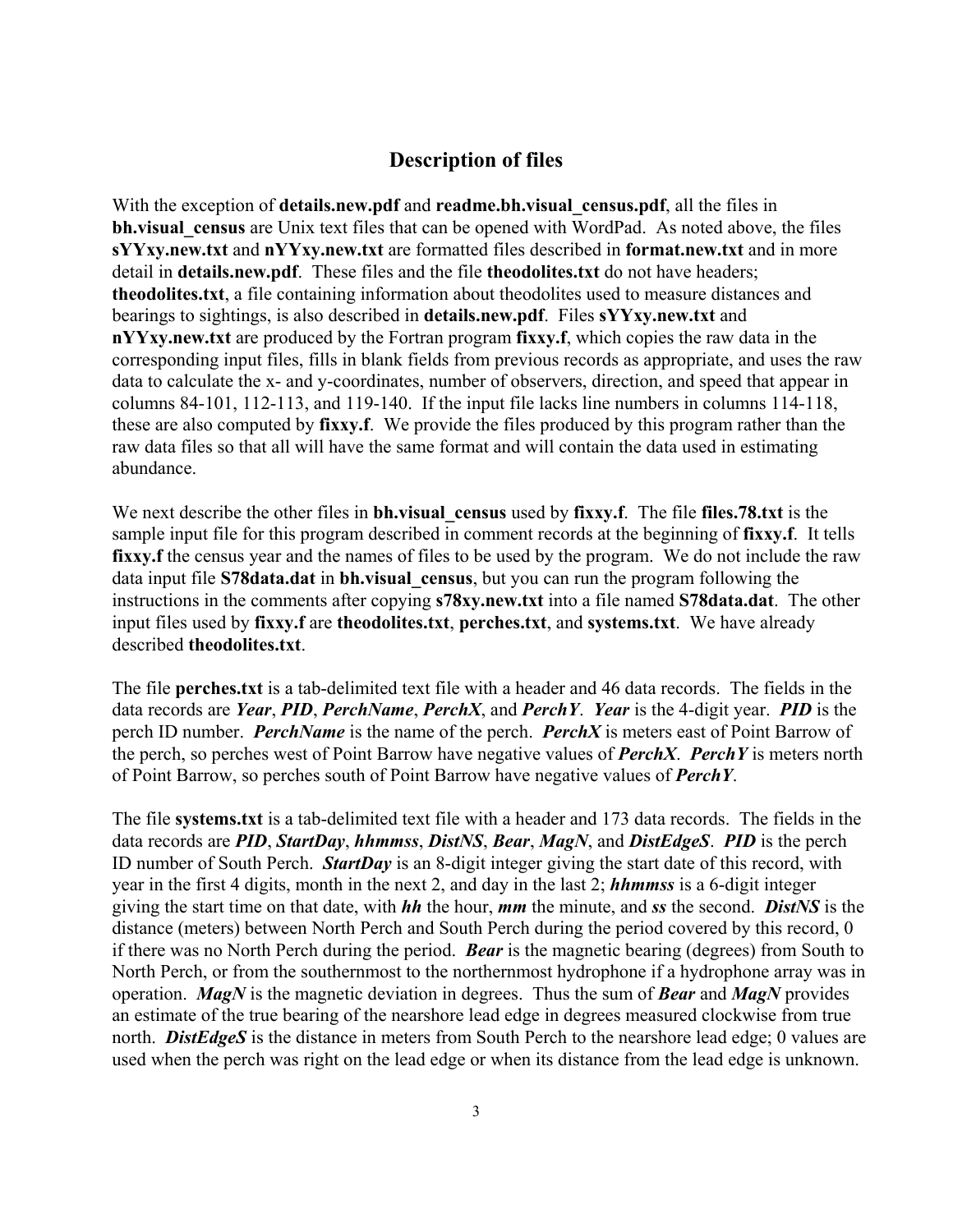**DistEdgeS** was not routinely measured and recorded until after 1985, and shifting ice pans sometimes led to changes in its value at a particular perch. A careful examination of lead edge  $(LE)$ measurements (see **details.new.pdf**) might provide more accurate values than those given in **systems.txt** in some cases. However, *DistEdgeS* provides a rough indicator of whether perches were close to or far from the lead in a given year. It should also be noted that **perches.txt** and **systems.txt** are simplified versions of the history of perch and ice movements in a given season; changes that make no difference to abundance estimates have not always been included. For example, in 1980, several perches were used prior to the time the first bowhead was seen, but we include only the perch used while the whales were passing. Also, in some cases, North Perch was in operation during only part of a period indicated by a record in **systems.txt**; the exact times of North Perch operation are found in the **nYYxy.new.txt** files.

The remaining files in **bh.visual\_census** are the Fortran programs **rawn.f** and **rawq.f** and their input files. Program **rawn.f** computes the daily estimates of the number of whales that passed within visual range during a particular census year; these daily estimates provide the input to the time series interpolator presently used to calculate N4. The sample input file **rawn78.txt** described in comments at the beginning of **rawn.f** is included in **bh.visual\_census**, as is a sample file of percent missed data, **qdata.half.txt**. See **rawn.f** for details about these files. Program **rawq.f** extracts from North Perch and South Perch files the data for fitting a generalized linear model that provides the percent missed data (Zeh *et al.*, 1991); **rawq78.txt** is the sample input file described in comments at the beginning of **rawq.f**. Since some data and program errors were discovered and corrected in the process of constructing **bh.visual\_census**, we expect that our analyses of these data, not yet complete, will result in some changes to **qdata.half.txt** and the abundance estimates N<sub>4</sub>, but we do not expect substantial changes.

#### **References**

- Braham, H., Krogman, B., Leatherwood, S., Marquette, W., Rugh, D., Tillman, M., Johnson, J. and Carroll, G.M. 1979. Preliminary report of the 1978 spring bowhead whale research program results. *Rep. int. Whal. Commn* 29:291-306.
- Braham, H., Krogman, B., Johnson, J., Marquette, W., Rugh, D., Nerini, M., Sonntag, R., Bray, T., Brueggeman, J., Dahlheim, M., Savage, S. and Goebel, C. 1980. Population studies of the bowhead whale (*Balaena mysticetus*): results of the 1979 spring research season. *Rep. int. Whal. Commn* 30:391-404.
- Dronenburg, R.B., Carroll, G.M., Rugh, D.J. and Marquette, W.M. 1983. Report of the 1982 spring bowhead whale census and harvest monitoring including 1981 fall harvest results. *Rep. int. Whal. Commn* 33:525-37.
- Dronenburg, R.B., Carroll, G.M., George, J.C., Sonntag, R.M., Krogman, B.D. and Zeh, J.E. 1984. Final report of the 1983 spring bowhead whale census and harvest monitoring including 1982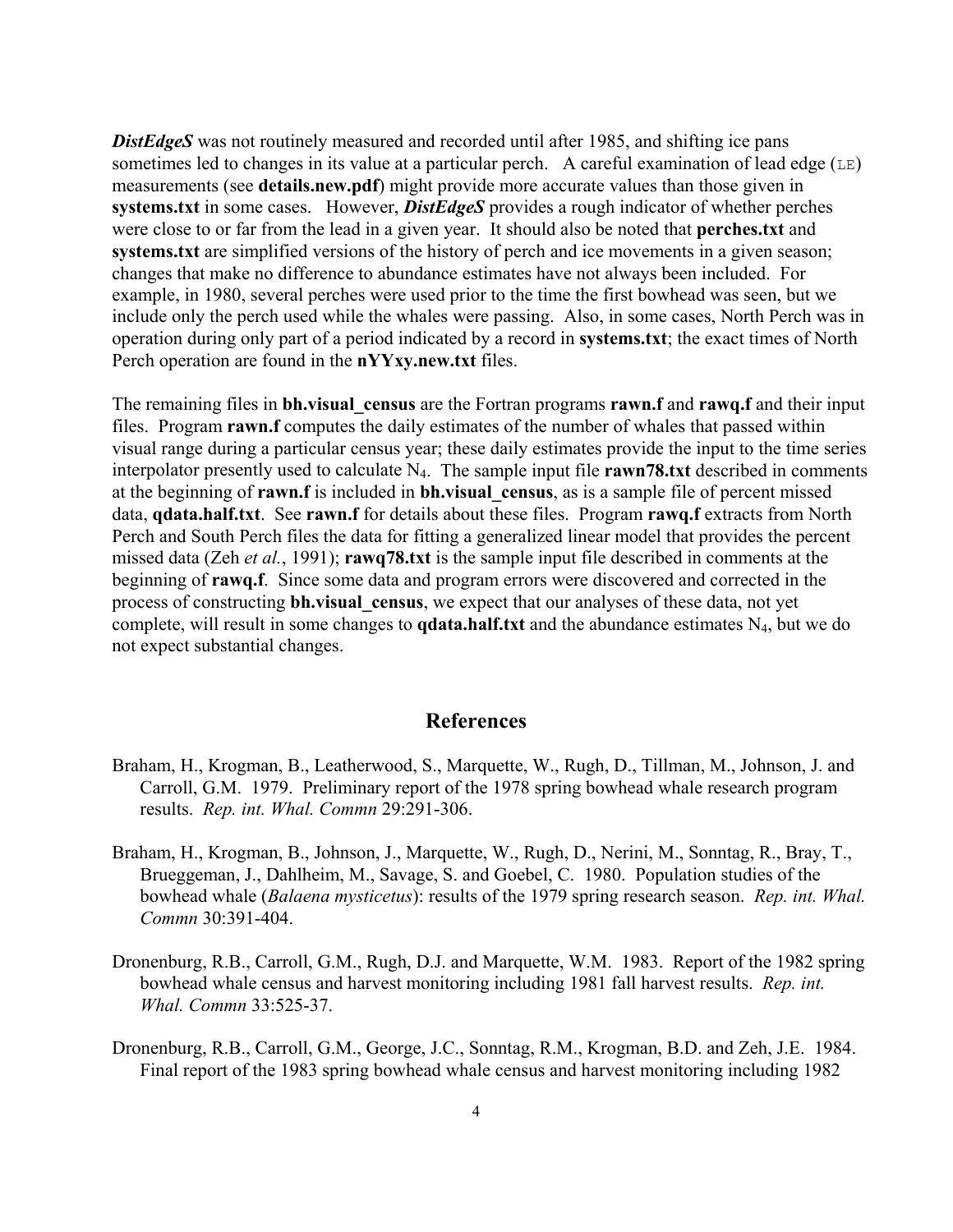fall harvest results. *Rep. int. Whal. Commn* 34:433-44.

- Dronenburg, R.B., George, J.C., Krogman, B.D., Sonntag, R.M. and Zeh, J.E. 1986. Report of the 1984 spring bowhead whale (*Balaena mysticetus*) ice-based visual census. *Rep. int. Whal. Commn* 36:293-8.
- George, J.C., Carroll, G.M., Tarpley, R.J., Albert, T.F. and Yackley, R. 1987. Report of field activities pertaining to the spring 1986 census of bowhead whales, *Balaena mysticetus*, off Pt. Barrow, Alaska with observations on the subsistence hunt. *Rep. int. Whal. Commn* 37:301-8.
- George, J.C., Carroll, G.M. and Philo, L.M. 1988. Preliminary report on bowhead whale, *Balaena mysticetus*, census-related field activities during spring 1987 off Point Barrow, Alaska. *Rep. int. Whal. Commn* 38:393-99.
- George, J.C., Carroll, G.M., Philo, L.M. and Albert, T.F. 1990. Report of field activities of the spring 1988 census of bowhead whales (*Balaena mysticetus*) off Point Barrow, Alaska with observations on the subsistence hunt. *Rep. int. Whal. Commn* 40:383-91.
- George, J.C., Suydam, R.S., Philo, L.M., Albert, T.F, Zeh, J.E. and Carroll, G.M. 1995. Report of the spring 1993 census of bowhead whales, *Balaena mysticetus*, off Point Barrow, Alaska with observations on the 1993 subsistence hunt of bowhead whales by Alaska Eskimos. *Rep. int. Whal. Commn* 45:371-86.
- George, J.C., Zeh, J., Suydam, R. and Clark, C. 2003. N4/P4 abundance estimate for the Bering-Chukchi-Beaufort Seas stock of bowhead whales (*Balaena mysticetus*) based on the 2001 census off Point Barrow, Alaska. Paper SC/55/BRG7 presented to the IWC SC, May 2003. 16pp.

International Whaling Commission. 2003. Report of the Scientific Committee. 66pp.

- Johnson, J.H., Braham, H.W., Krogman, B.D., Marquette, W.M., Sonntag, R.M., and Rugh, D.J. 1981. Bowhead whale research: June 1979 to June 1980. *Rep int. Whal. Commn* 31:461-75.
- Krogman, B., George, J.C., Carroll, G., Zeh, J. and Sonntag, R. 1986. Preliminary results of the 1985 spring ice-based census of the bowhead whale, *Balaena mysticetus*, conducted near Point Barrow, Alaska. *Rep. int. Whal. Commn* 36:343-52.
- Marquette, W.M., Braham, H.W., Nerini, M.K. and Miller, R.V. 1982. Bowhead whale studies, autumn 1980—spring 1981: harvest, biology and distribution. *Rep. int. Whal. Commn* 32:357- 70.
- Raftery, A.E. and Zeh, J.E. 1991. Bayes empirical Bayes estimation of bowhead whale population size based on the visual and acoustic census near Barrow, Alaska, in 1986 and 1988. Paper SC/43/PS8 presented to the IWC SC, May 1991. 51pp.